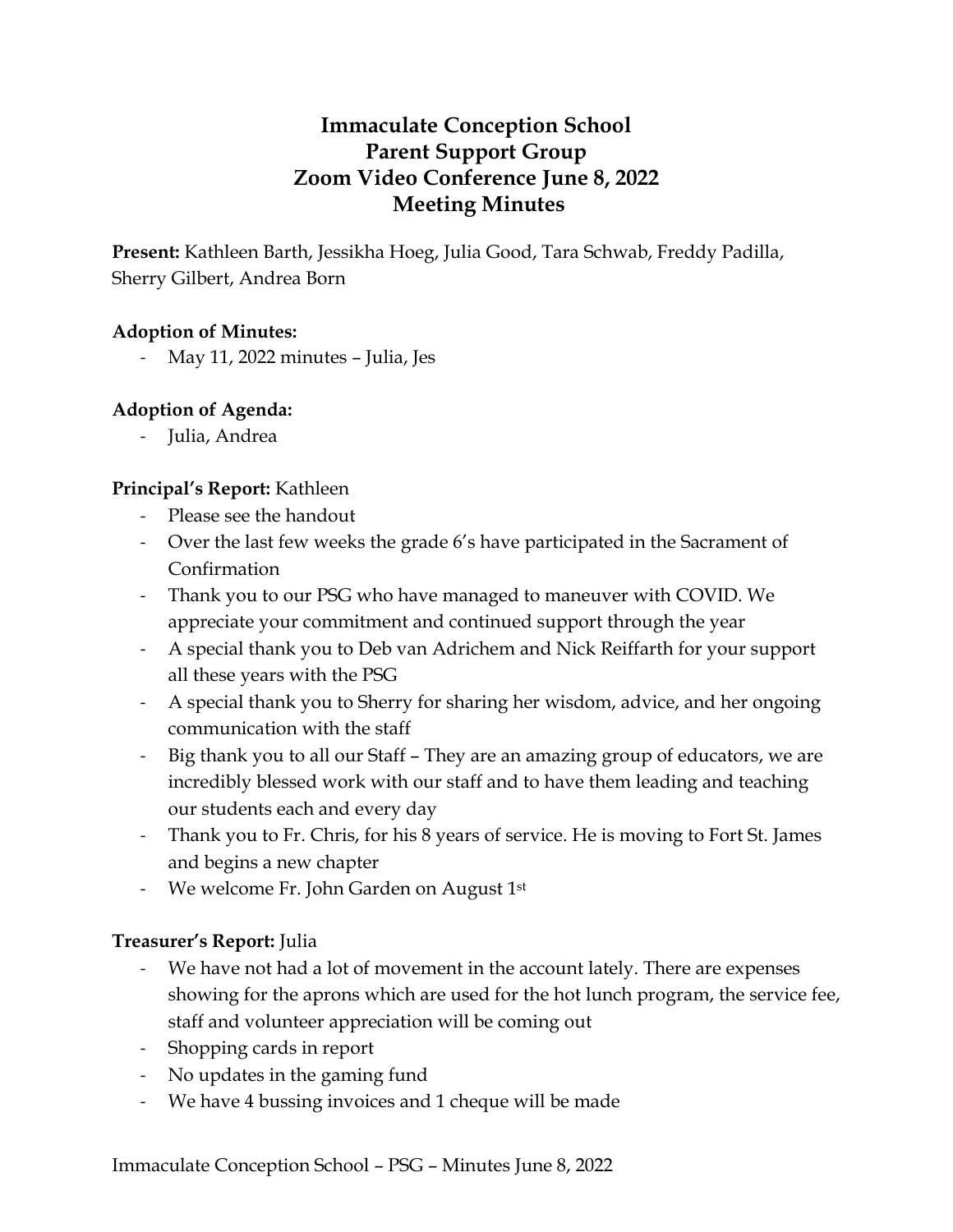- Curtain for Aladdin play Nadine will invoice PSG, the funds will be coming out of the gaming fund
- Kitchen cleaning occurs during the summer
- Year end awards will be handed out to the grade 7's
- Julia will draft a budget for next year
- We will look at doing a 50/50 for gaming funds

### **Old Business**

- Shopping Card Program Update
	- o The has been a recent IDL order of \$4,375

### **North Roast Coffee Fundraiser**

- The amount raised was \$675. The funds will go toward supporting school events

### **Teacher Appreciation Day**

- Very successful, thank you to all the parents for your support!
- Treats and coffee were delicious
- We would like to introduce the day as IC Appreciation Day next year
- Parents would take staff supervision for teachers and support staff so they could enjoy a nice lunch or treats and coffee

# **Volunteer Opportunities**

- We are looking at allocating 1 hour per year per student implement a call to action and have signup sheets during the open house in the fall - go by the honor system
- We are looking at having a PSG Volunteer Event Coordinator that updates the social media page, Tara may look at taking this on
- We are looking at creating a PSG Facebook page to communicate events etc.
- Volunteer and hot lunch appreciation Tara did a fantastic job, thank you!

# **Fieldtrip Bussing Approval**

- We will approve all the buses coming in, averaging just under \$200, will go into a fixed budget next year
- We are being mindful of the budget, looking at 2 classes per field trip to save on costs, in previous years there were more busses used